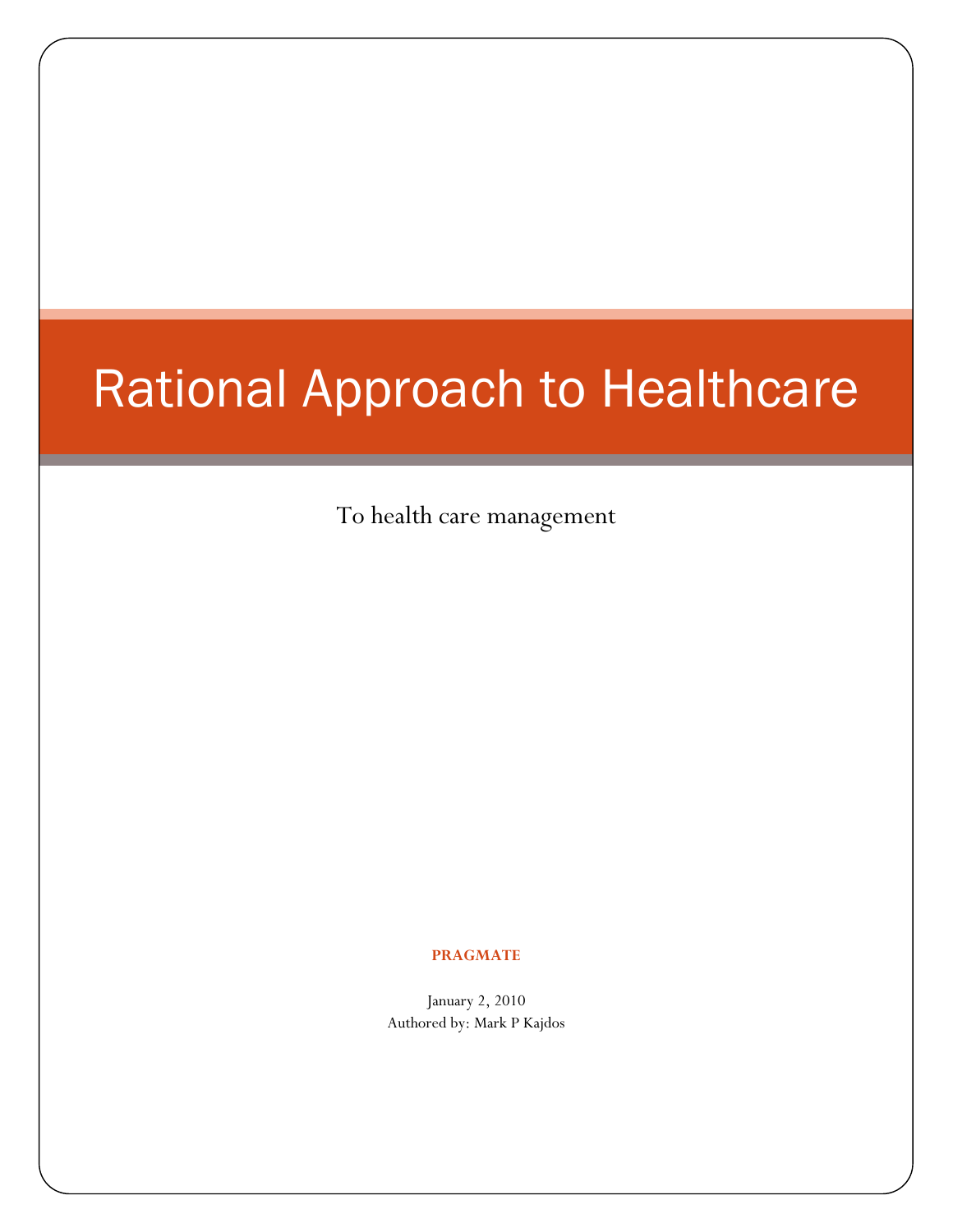# Rational Approach to Healthcare

#### Introduction

We all agree that the health care needs to change and that our existing model will not work. There are also many views on how to improve it. The health care as it is today is result of both economical and scientific influences. We are witnessing the most amazing advances of technology and science combined with an outrageously byzantine organization of delivery and financing. Why is that?

- **Majority of our efforts in medicine focuses on treatment of disease**. We have sophisticated diagnostic equipment, expensive medications, and highly developed treatments. All these have two things in common – they are expensive, and they are applied only after the disease became clinically apparent.
- **Most people have strangely detached view of responsibility for their own health**. We are quite cavalier about our health while we are young – we do many things that we know we should not have. When the inevitable disease strikes, we go to the doctor asking to fix what is broken. In too many cases we call on the lawyer to sue somebody to pay for our misfortune. Not many of us are willing to take care of our own health – primarily because it is actually quite difficult.
- **The way we pay for healthcare is designed to maximize costs**. Much of our healthcare financing is designed and managed by people who honestly believe that laws of economics stop at the hospital door. First, most of the prices are established between employers and payers. Second, the provider who decides about what tests or procedures to schedule rarely knows how much it will cost. Third, since most patients are concerned primarily with their out of pocket expenditure, they expect the best after they paid their \$25 copay. This system has no incentive for reducing costs.

Our costs for healthcare have grown faster than costs of almost any other service or product. Without change in managing our health and in financing it we will inevitably end up with full governmental control. This will mean rationing of healthcare and many other unpleasant aspects for most of us. Who would argue that the government will make healthcare more efficient and less costly?

The change needs three major changes:

- **Our science needs to focus on health rather than on disease**. We need to learn to prevent the disease and we need to learn to focus on individual genetic, behavioral, and environmental causes of disease. We need to treat the disease before it emerges.
- **We need to take responsibility for our own health**. This includes uncomfortable changes in our lifestyle, focus on healthy habits, and a lot of exercise. We also need to become more active in selecting and using healthcare appropriately.
- **We need to accept that laws of economics cannot be changed by our decision**. Government mandate cannot make corn grow faster any more than it can make healthcare economical without using proven market models. The costs need to be part of decisions about treatment. The consumers of health care must feel the direct economic impact of their health care.

In order to improve our health system, we will have to utilize our information technology. The current technology can make us more effective in taking care of our health.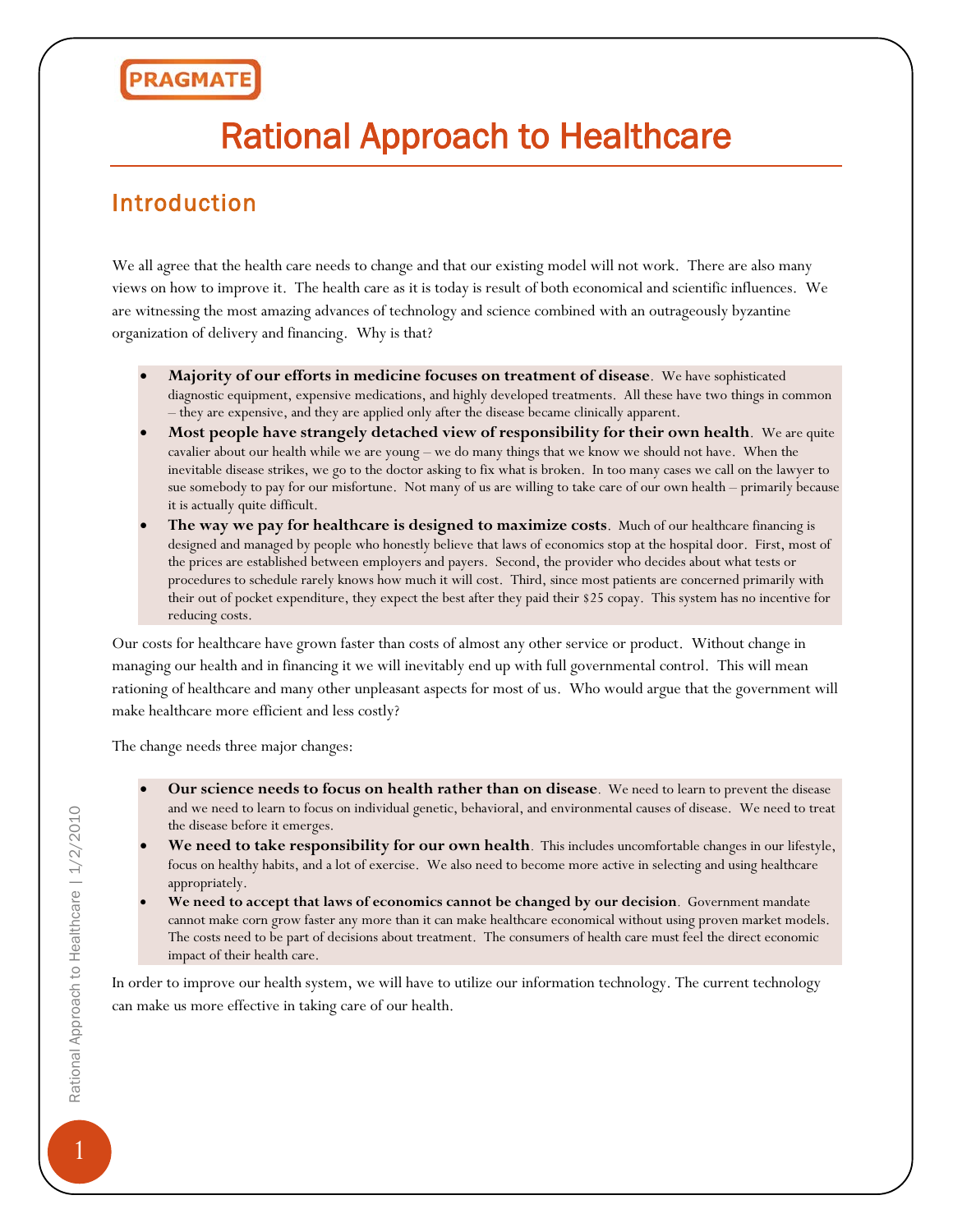#### Rational Approach

The new approach to health care must include elements that are personalized, elements that focus on preventions, elements that are participative, and the whole solution must be economical. What is the meaning of these terms and how would they benefit our health?



The need for personalization and participation in health care management by individuals will require expansion of health care dispatcher – a person familiar with whole range of available medical care that can perform the initial evaluation and low level treatment. This person needs to focus on management of healthy patients and patients with manageable chronic condition. Currently, the family and primary care physicians are closest to this role.

According to the "Health, United States 2007" published by US Department of Health and Human Services (table 93), the number of visits to primary care providers are decreasing and the number of visits to specialists are increasing for the observed 1980 – 2005 period. The table 105 of the same document shows that while the general primary care physician percentage is decreasing, the percentage of subspecialty physicians is increasing. In other world, the class of providers that can have most beneficial impact on healthcare is remaining flat, while the specialty care, where the costs are highest, is growing.

The primary care will have to carry most of the responsibilities of the new medicine. Specialist focus will continue to focus on solving advanced symptoms for those diseases that reached clinical symptoms and exceeded the scope of the primary medicine. The primary medicine will have to take on the most responsibility for this new medicine.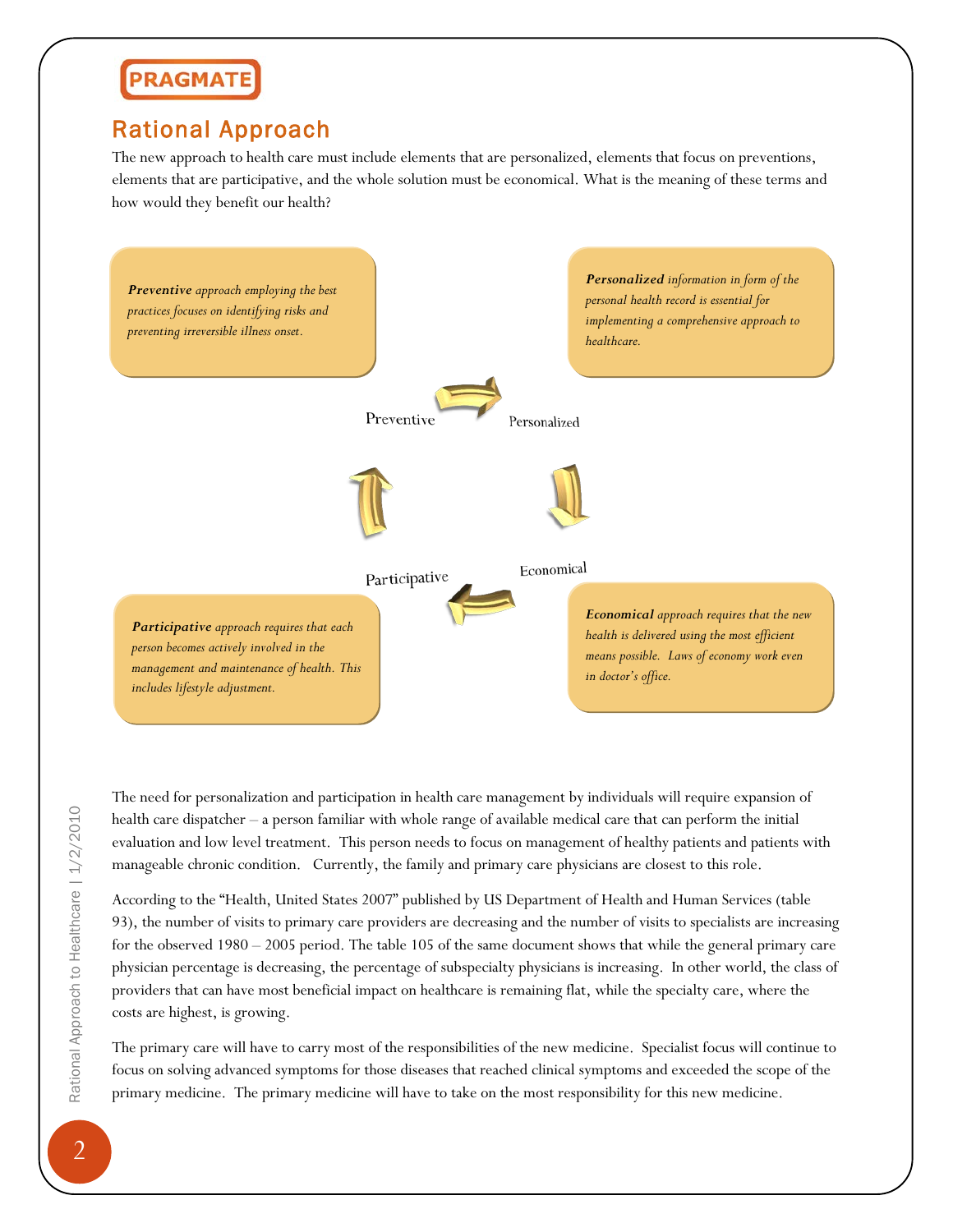#### New Practice of Medicine

The new practice of medicine focuses on prevention of disease and on improving consistency of health care delivery. It is based on assumption that relatively small costs incurred in prevention will prevent higher costs of treatment.

The practice of medicine that has most potential in the new practice of medicine will come from the primary care and from changes in the patient behavior. The primary medicine is in the best position to lead this change. This presents both challenges and opportunities.



The picture shows a number of elements that are not frequently implemented as a part of the medical practice model. The focus of the medicine will have to include people that are healthy – potential patients – and ensure that they are covered under the preventive treatment schedule.

Much of the above activities will require deployment of technology as the key to new medicine is ability to cover larger population more efficiently. Technology can create a participative environment where both providers and patients share information. The personalized model will require that all data about the patient are in same place accessible both by the patients and providers. The model of practice centric electronic medical record will have to accommodate the new medicine by making the practice records accessible or presentable to the personal health record.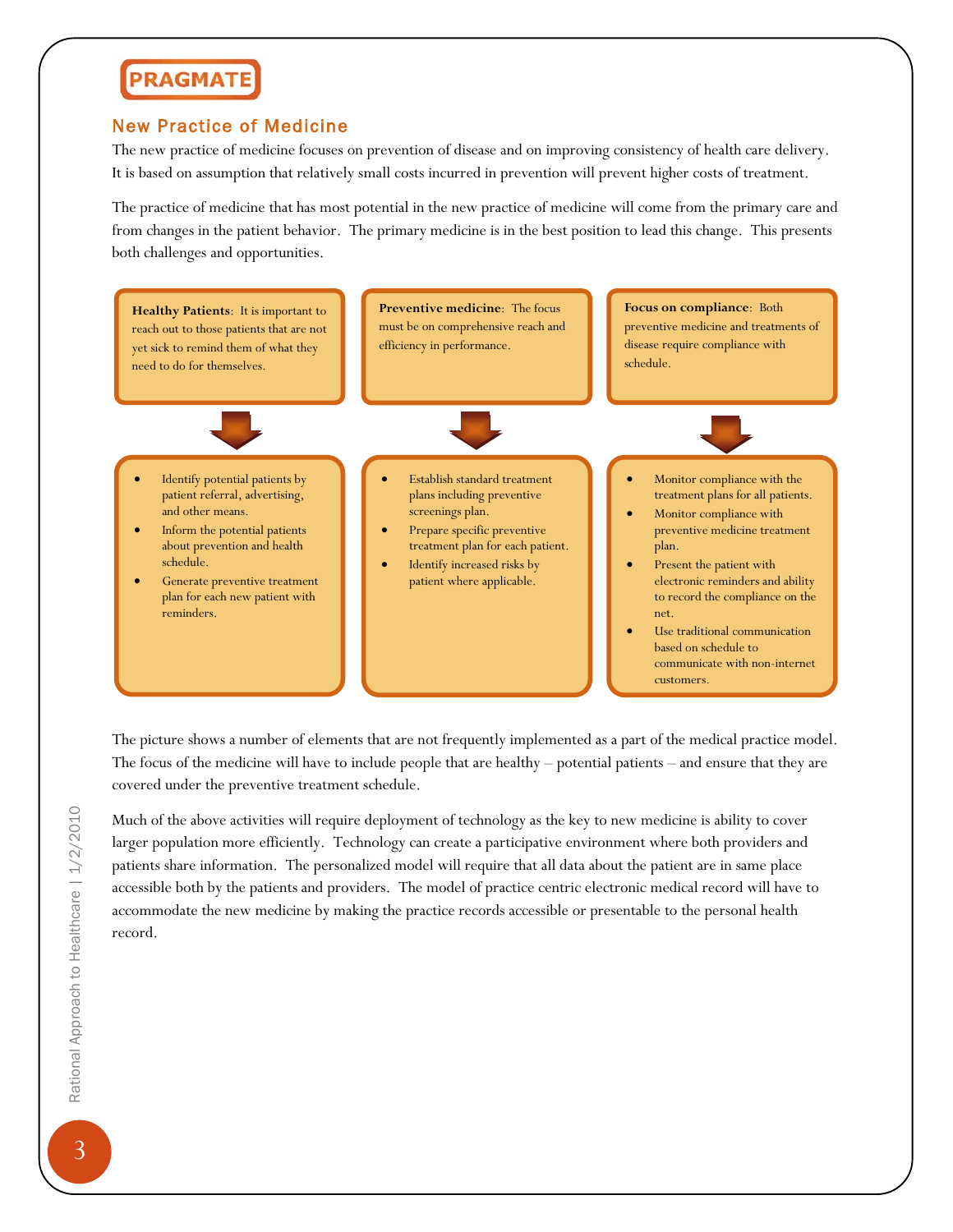#### Economy of prevention

Preventing disease is a virtuous activity. But, as with many other virtuous activities it is not always comfortable to pursue. It requires us to do things that we did not have to do before. It forces us to pay now and benefit later. Concepts of prevention require rational approach and discipline.

Individual impact of prevention is currently the greatest obstacle to wide adoption of preventive medicine application. Only few of us are willing to do what is obviously needed – staying active and keeping healthy weight. Visiting physician once a while for checkup may not be that difficult, but the majority of people tends to do nothing until they have to. The primary motivator for the individuals will still be a lowered health insurance premium when they can maintain preventive schedule.

Employers are the ones who have to bear the weight of the health insurance premiums and the costs of disease related absences. Employers will also find the concepts of prevention understandable. When the employer maintains equipment, the concept of costs saved by prevention is usually quite clear. The employers that implement health maintenance programs will not only improve lives of their employees, but will also see decrease in the health care costs.

Primary medicine providers have the most important stake in the prevention. First, most of the preventive medicine falls squarely into the scope of primary healthcare. Second, the incorporation of the primary medicine methodologies outlined in this article creates a substantial revenue opportunity.

Health insurance carriers' business model typically improves with the increase of premiums and healthcare costs. Self insured employer management agreements that are structured on cost plus basis will bring more revenues with more costs. Even though the health insurance does have interest in keeping the costs growing, predictive medicine has potential of transferring the high costs of treatment into a more predictable primary care costs.

In summary, all those that pay for healthcare will benefit from expanding the role of preventive healthcare.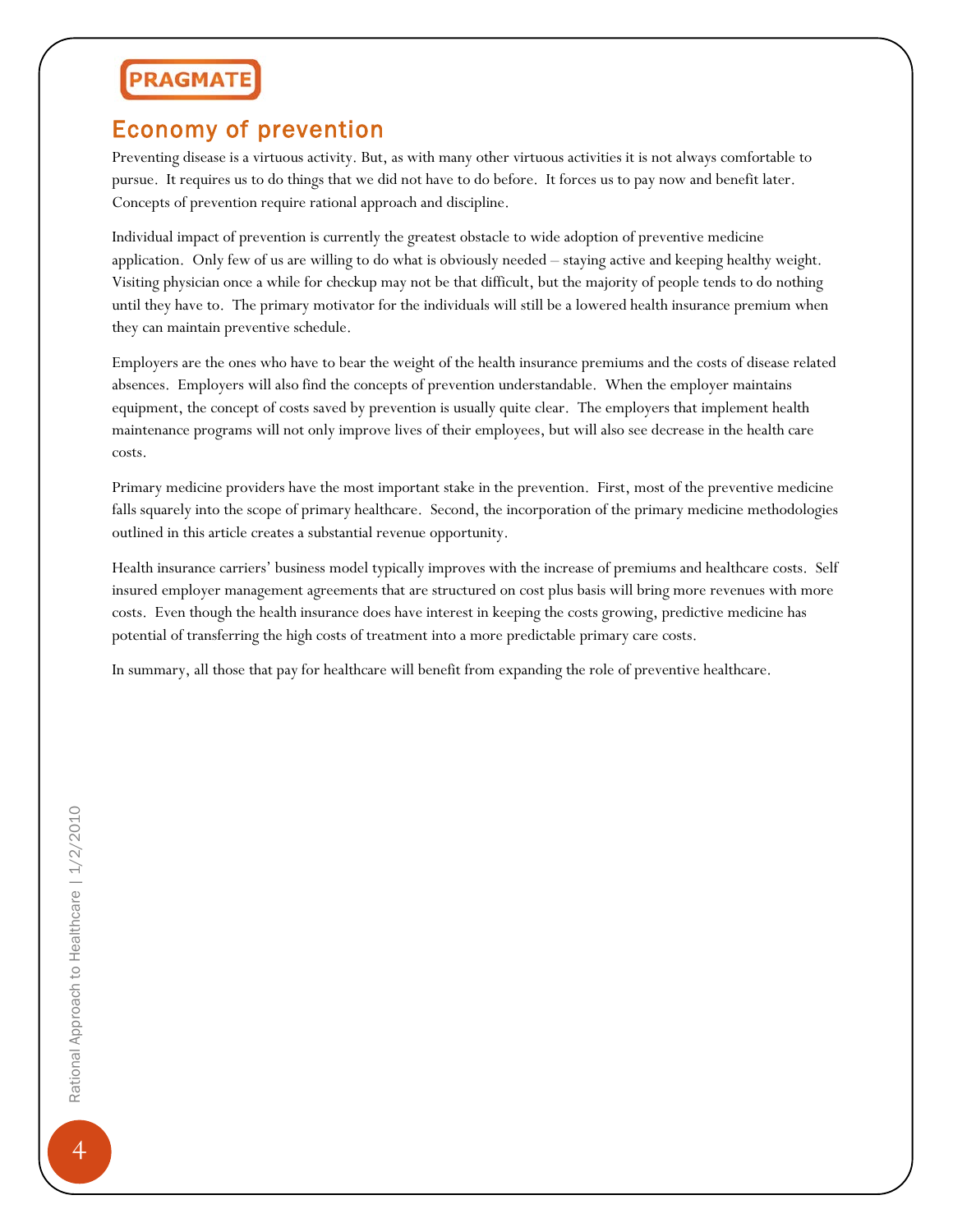#### Include healthy patients

The concept of "healthy patient" has an oxymoron sound, but it simply represents the people who are either healthy or have diseases with no clinically significant symptoms. It is the population that can benefit most from the preventive medicine and that represents the greatest challenge for the preventive medicine.

The healthy patients will be mostly young or middle age. They typically do not have primary (go to) provider and if they do, their visits are only occasional and related to the current cold or other temporary ailment. There will be a minority of health conscious that are physically active and interested in their health, but majority will have high risk lifestyle such as sedentary lifestyle with ascendant or fully developed obesity. The challenge is to get them personally involved in their personal health.

The solution to this challenge is marketing and promotion within the practice. For example:

- Families of the current chronic disease patients can be included by simply explaining the increased genetic risk to the patients and let the patient convince everyone to join.
- Employers may be contacted to help distribute the educational materials about the preventive healthcare and to motivate their employees to engage in the program.
- Using other traditional marketing efforts may be very effective in expanding your practice.

There is whole industry to support you in your marketing campaign. It should be noted that any form of direct person specific marketing as suggested above is not only the most effective, but also least expensive form of getting your message to people. Remember that there is wealth of information in your patient database!

The primary practice can most benefit from the addition of preventive medicine for healthy patients. Most of the actual procedures can be performed by technician through mid-level healthcare professional and most can be time managed outside the normal patient flow. By establishing routine patient – provider relationships via preventive medicine, the practice is uniquely poised as the trusted provider and the first place the patient goes when he or she is sick.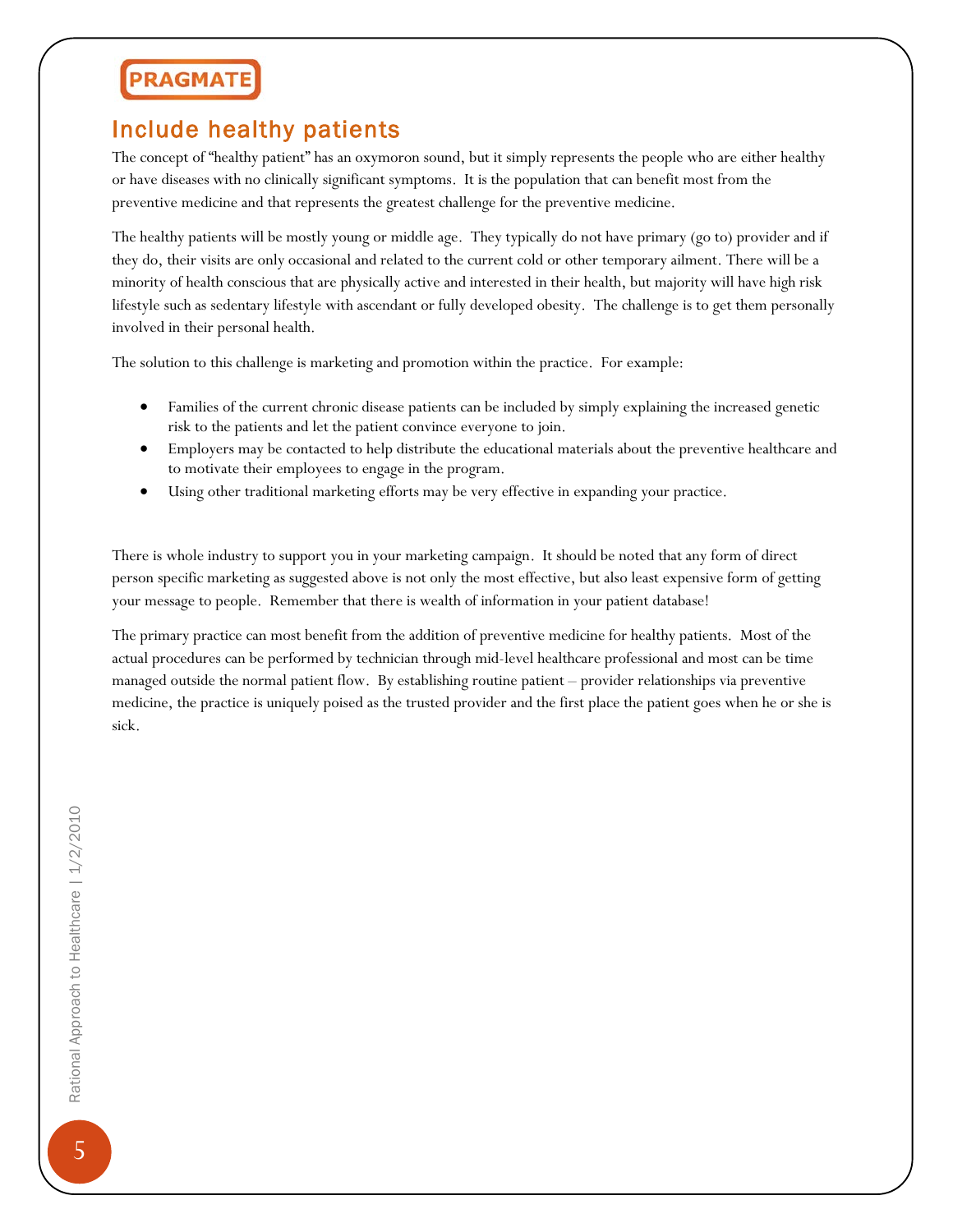#### Track treatment compliance

The treatment compliance is an important issue in effectiveness of the treatment. Based on XXX statistics, the compliance in prescription medicine is as low as 20%. The lack of treatment compliance will increase costs of healthcare simply by requiring repeated visits or, in some cases, allowing the disease to expand into hard to treat levels.

The reasons for lack treatment compliance are many. The patient felt better after first few treatments and failed to show up for the rest. This omission is particularly dangerous in cancer treatment. The patient forgot to get refill or something else caused interruption in the treatment plan.

The only way to manage the treatment compliance is to measure it and to act on basis of that measurement. There are several compliance elements that manageable treatment compliance requires:

Treatment Plan

- Fixed schedule of visits.
- Content of each visit.

#### Schedule Compliance

Compliance with specified schedule. • Changes in subsequent visits due to delays.

#### Content Compliance

- Fixed schedule of visits.
- Content of each visit.

Obviously, prepared treatment plans that incorporate the sound medical approach to each disease and patient information specific to the treatment plan represents the best starting point. The measurement requires recording the comparison of the plan and of what actually happened.

Knowing your compliance level – both of the overall practice and of the individual patients – is the prerequisite for incorporating the appropriate processes. This is where a comprehensive technology – business process will produce the best result.

#### Manage Reminders

Primary medicine manages a large amount of information. Rather than deep focus on few complicated cases, the challenge is in managing many situations in the most effective manner. Typical primary practice is focused on managing multiple encounter information and the payer relationship. Without effective workflow management, adding more tasks seems impossible.

The workflow approach to the management is the only way to handle multiple tasks. The workflow organizes many tasks into manageable lists of actions. Automating management of multitude of tasks is the only way to operate efficiently. The ideal supporting system can ensure that all required tasks and nothing more is presented in a clear fashion. The system that supports easy initiation and processing of reminders (tasks) is the key to successful implementation of rational health care management.

For example, the system should show all outstanding reminders for a patient during check-in. That way the workers can not only know what needs to be done, but by recording the results of the actions they keep full auditable information that is easily retrievable in the future.